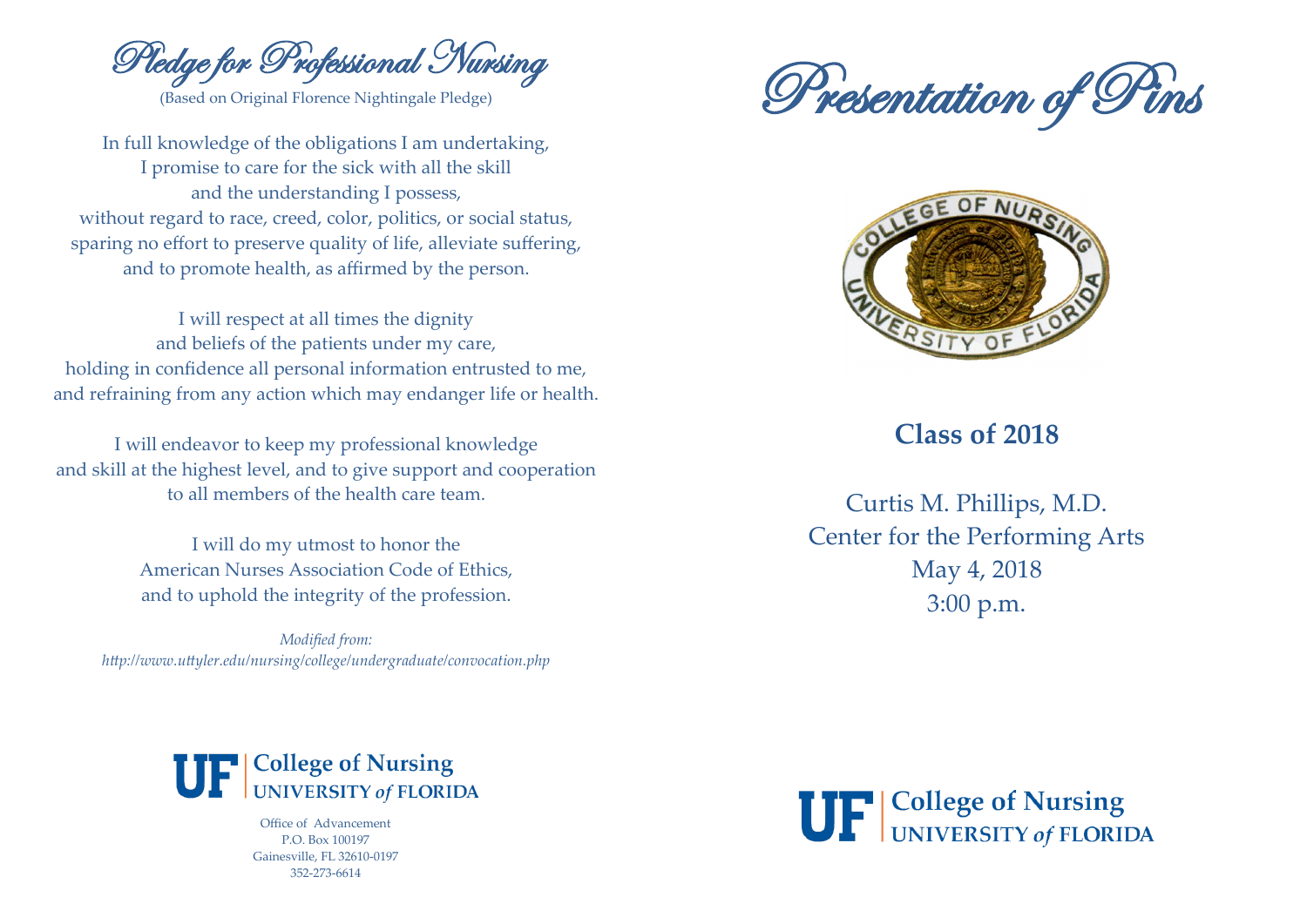Presentation of Pins

**Welcome** Dr. Anna McDaniel *Dean & the Linda Harman Aiken Professor, UF College of Nursing*

Mrs. BarBee Geiger *President, UF College of Nursing Alumni Council*

**Recognition of Students** Dr. Versie Johnson-Mallard *Associate Dean for Student Affairs, UF College of Nursing*

> **Alumna of the Year Remarks** Dr. Jo Snider *Professor Emeritus, UF College of Nursing*

**Student Presentation** Mr. Charles "Brody" Sauers *Class of 2018 President, Nursing College Council* 

**Nursing Excellence Awards** Dr. Sharon Bradley *Director of Student Success, UF College of Nursing*

> **Pin Presentation** Dr. Jo Snider

**Pledge** McKenzie Grace Smith *Class of 2018 2nd Lieutenant, Army Nurse Corps UF ROTC Cadet Company Commander and Distinguished Military Graduate* 

> **Alumni Closing Remarks** Mrs. BarBee Geiger

> > **Farewell Remarks** Dr. Anna McDaniel

2018 Student Awards

**Award for Excellence in Nursing Care** Janelle Fauni

**Award for Excellence in Nursing Leadership** Lucille Ann Schneider

**Award for Excellence in Inspiring Others Through Nursing** McKenzie Grace Smith

> **Diversity and Inclusion Award** Keri Ann Mulhern

**Award for Excellence in Community Service** Jessica Maris Velasco Icay

> **Award for Excellence in Research** Jaime A. Benedict

Special Thanks

*To our alumni and members of the Alumni Council for their participation in this year's ceremony*

## **Presentation of Pins:**

Mrs. BarBee Geiger Professor Emeritus Jodi Irving Mrs. Carol Velasquez Mrs. Elaine Whidden

*To our volunteer faculty members for serving as faculty escorts:*

Professor Anita Stephen Professor Nancy Young